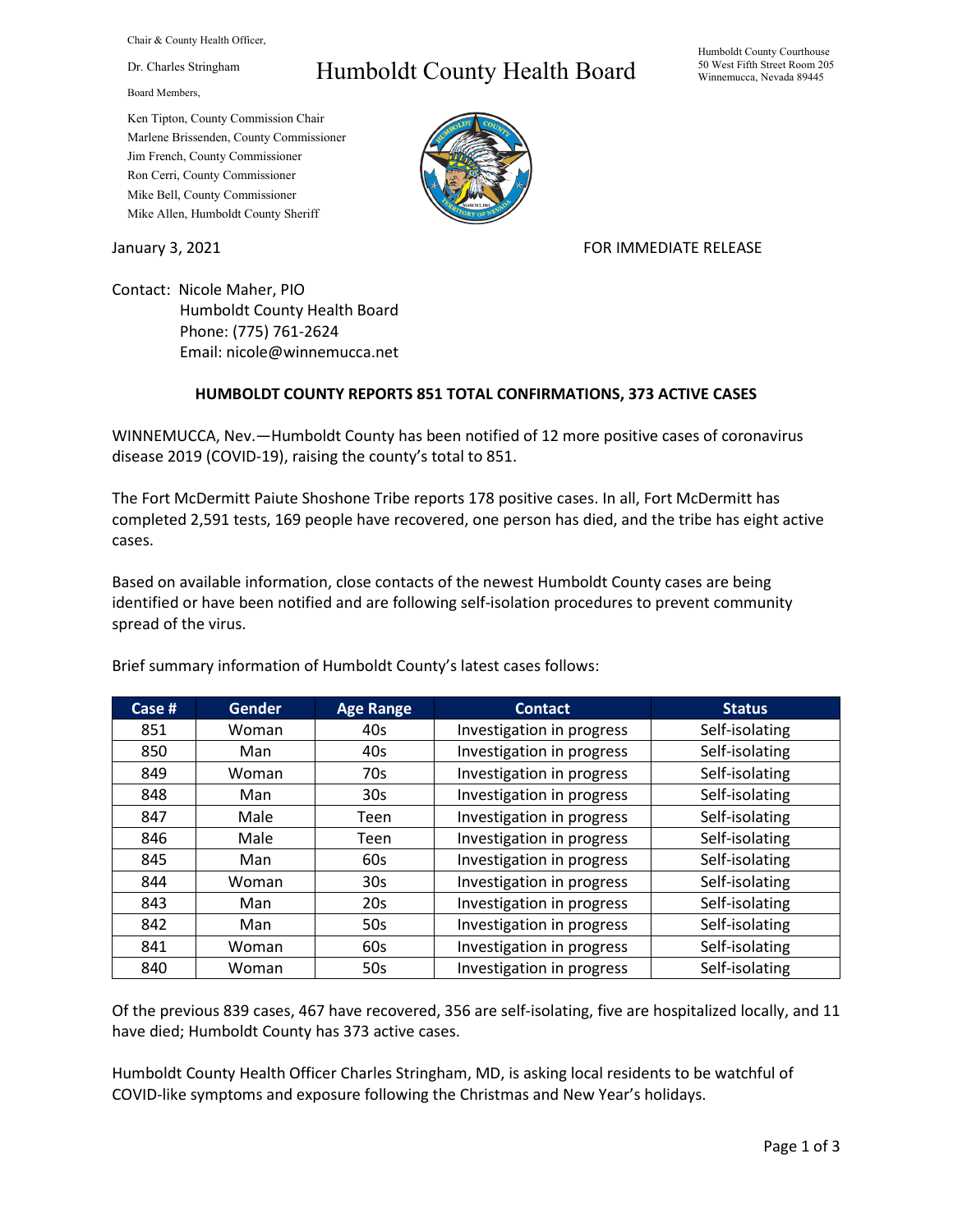"We are expecting a rise in cases," he said, "and the most important thing people can do to help eventually bring those case numbers down is get tested at the first sign of symptoms or exposure."

Dr. Stringham said if a test comes back positive for COVID, the person must isolate for 10 days from the date of the test—whether he or she has symptoms or not.

Those with a known exposure whose test comes back negative for COVID should quarantine for 14 days because they could still develop symptoms at any time during the quarantine period.

"By getting tested, we can trace the virus and try to contain it before more people become infected," said Dr. Stringham. "It's also a big help in keeping our hospital, businesses and schools open."

To prevent the spread of COVID-19 in Humboldt County:

- Stay home to limit exposure, and wear a facial covering if going out in public is necessary.
- Maintain 6 feet of distance from other people at all times.
- Wash hands often with soap and water for at least 20 seconds. If soap and water are not available, use an alcohol-based hand sanitizer.
- Avoid visiting sick people or those who are self-isolating.
- Avoid touching eyes, nose, and mouth.
- Cover coughs and sneezes with a tissue, and throw the tissue in the trash.
- Clean and disinfect frequently touched objects and surfaces.
- Self-isolate if they have had a known exposure, or if they are awaiting COVID-19 test results.
- Stay informed. The COVID-19 situation is changing frequently. Up-to-date information is available on the Centers for Disease Control and Prevention (CDC) [website.](http://www.cdc.gov/coronavirus/2019-ncov/index.html)

COVID-19 testing locations in Humboldt County include:

- **Humboldt General Hospital Screening Clinic** Offers drive-thru screening for asymptomatic persons from 8 a.m. to 5 p.m. Monday through Friday (closed from noon to 1 p.m. for lunch), and byappointment screening with a provider for symptomatic persons from 8 a.m. to 5 p.m. Monday through Friday (closed from noon to 1 p.m. for lunch; call 775-623-5222, ext. 1379 to schedule an appointment). Located at 51 E. Haskell Street, across from Humboldt General Hospital.
- **Golden Valley Medical Center** Private clinic owned by Nevada Gold offers screening for asymptomatic and symptomatic persons. Call (775) 625-4653 for an appointment.
- **Ridley's Pharmacy** Offers in-vehicle, self-administered asymptomatic and symptomatic testing. Go [here](https://www.doineedacovid19test.com/Winnemucca_NV_1098.html) and follow the prompts to schedule an appointment.
- **HGH Emergency Department**  Those who experience severe COVID-like symptoms should go directly to the HGH Emergency Department, which is open 24 hours a day, or call 9-1-1 for emergency assistance.

Free cloth masks are available to community members at the Olsen's and Ridley's pharmacies, courtesy of the Mucca Mask Makers, or by messaging the group on Facebook @Mucca Mask Makers.

Local COVID-19 information is available in Spanish @CovidEspanol. Humboldt County COVID-19 updates and information are available in English at @HumboldtCountyNV and @StopHumboldtCoronavirus.